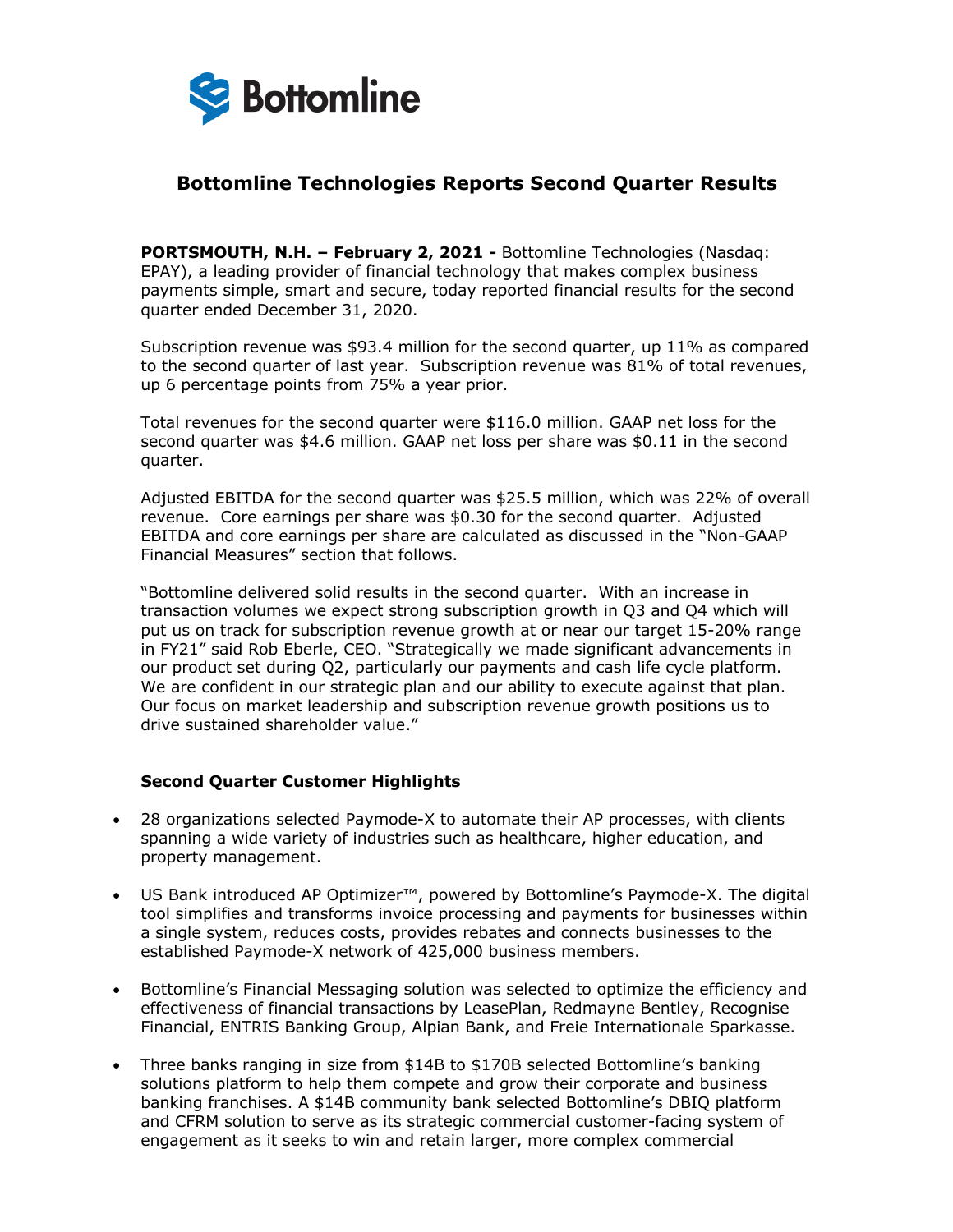customers. A \$170B regional bank selected Bottomline's DBIQ platform and CFRM solution, and a \$130B regional bank extended Bottomline's DBIQ platform and CFRM solution with Real Time Payments (RTP).

- Six new customers chose Bottomline's legal spend management solutions to automate, manage and control their legal spend, including AAA Carolinas and Kinsale Insurance. In addition, 7 other customers expanded their Bottomline relationships.
- A major UK bank adopted Bottomline's "Pay Direct" Open Banking Payment Initiation Service to enable corporate customers to collect receivables quickly, securely and cost effectively. In addition, a leading UK business finance provider selected Bottomline to collect loan repayments from SMEs, and StepChange Charity launch a debt management program created in collaboration with the UK Government.

## **Second Quarter Strategic Corporate Highlights**

- Bottomline's innovation and Open Banking capabilities were recognized as the "Payment Solution of 2020" by the Credit & Collections Technology Awards and as the "Best B2B Payment Program of 2020" by the Emerging Payments Association.
- Bottomline's AML and counter terrorist finance monitoring and screening capabilities were enhanced with additional key risk data, including Politically Exposed Persons, sanction lists and adverse media entities.
- Bottomline presented the 2020 Think Green awards to Legal Spend Management customers Allianz Global Corporate & Specialty and MAPFRE USA. The annual award is a cornerstone of Bottomline's corporate ESG efforts and recognizes organizations leveraging Bottomline's digital solutions to drive environmentally friendly and sustainable business practices.
- Launched a new online resource for small business banking "Helping Banks Help Small Businesses" providing thought leadership to help banks identify digital transformation opportunities for their small business services.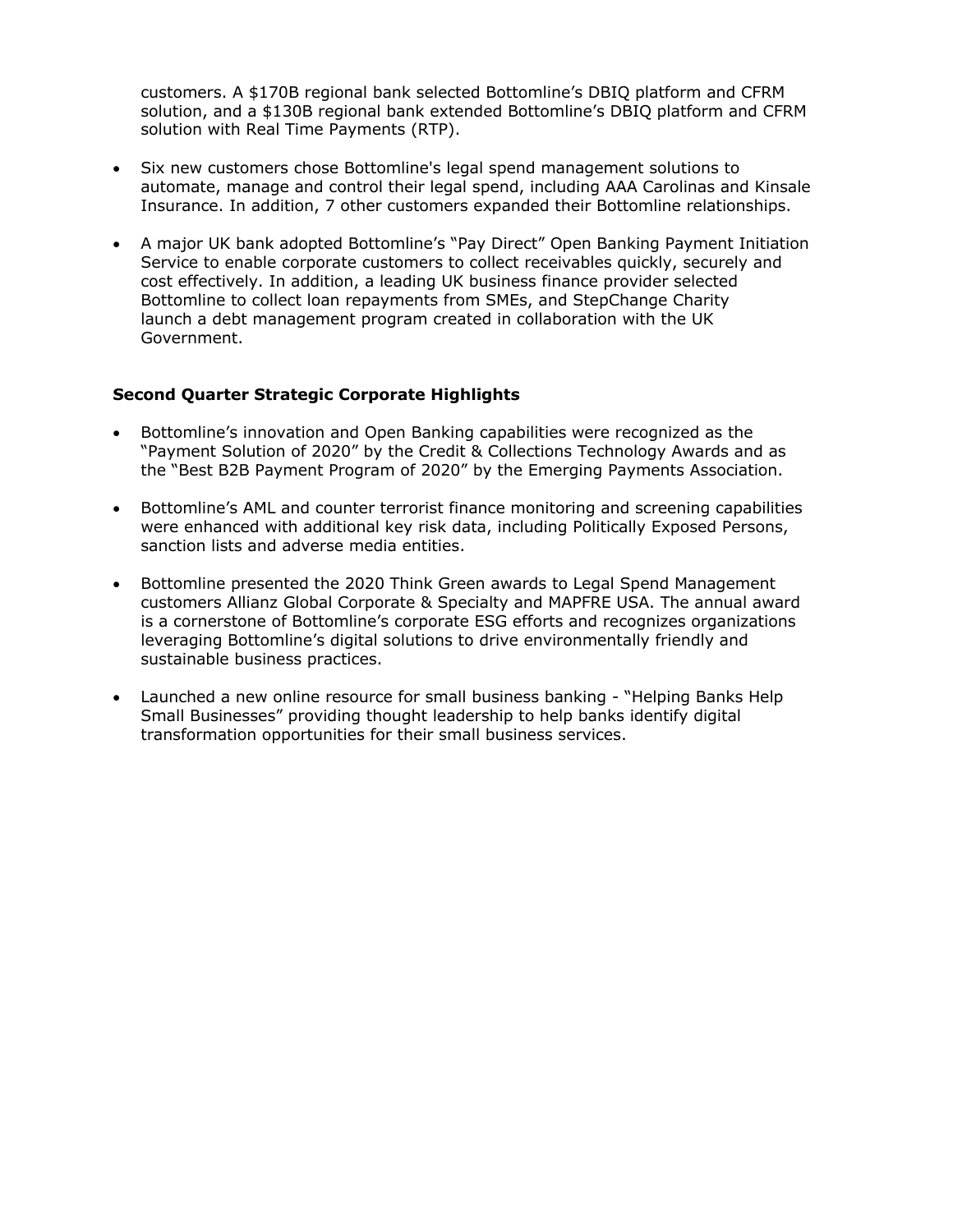## **Non-GAAP Financial Measures**

We have presented supplemental non-GAAP financial measures as part of this earnings release. We believe that these supplemental non-GAAP financial measures are useful to investors because they allow for an evaluation of the company with a focus on the performance of its core operations, including more meaningful comparisons of financial results to historical periods and to the financial results of less acquisitive peer and competitor companies. Core net income, core earnings per share, constant currency information, adjusted EBITDA and adjusted EBITDA as a percent of revenue are all non-GAAP financial measures.

Core net income and core earnings per share exclude certain items, specifically amortization of acquisition related intangible assets, stock-based compensation, acquisition and integration-related expenses, restructuring related costs, excess depreciation expense associated with restructuring events, minimum pension liability adjustments, amortization of debt issuance costs and other costs and other non-core or nonrecurring benefits or expenses that may arise from time to time.

Acquisition and integration-related expenses include legal and professional fees and other direct transaction costs associated with business and asset acquisitions, costs associated with integrating acquired businesses, including costs for transitional employees or services and integration related professional services costs and other incremental charges we incur as a direct result of acquisition and integration efforts.

Periodically, such as in periods that include significant foreign currency volatility, we present certain metrics on a "constant currency" basis, to show the impact of period to period results normalized for the impact of foreign currency rate changes. We calculate constant currency information by translating prior period financial results using current period foreign exchange rates.

Adjusted EBITDA and adjusted EBITDA as a percent of revenue represent our GAAP net income or loss, adjusted for charges related to interest expense, income taxes, depreciation and amortization and other charges as noted in the reconciliation that follows.

Our executive management team uses these same non-GAAP financial measures internally to assess the ongoing performance of the company. The same non-GAAP information is used for corporate planning purposes, including the preparation of operating budgets and in communications with our board of directors with respect to our core financial performance. Since this information is not a GAAP measurement of financial performance, there are material limitations to its usefulness on a stand-alone basis, including the lack of comparability of this presentation to the GAAP financial results of other companies. This non-GAAP financial information should not be considered in isolation from, or as a substitute for, our financial results presented in accordance with GAAP.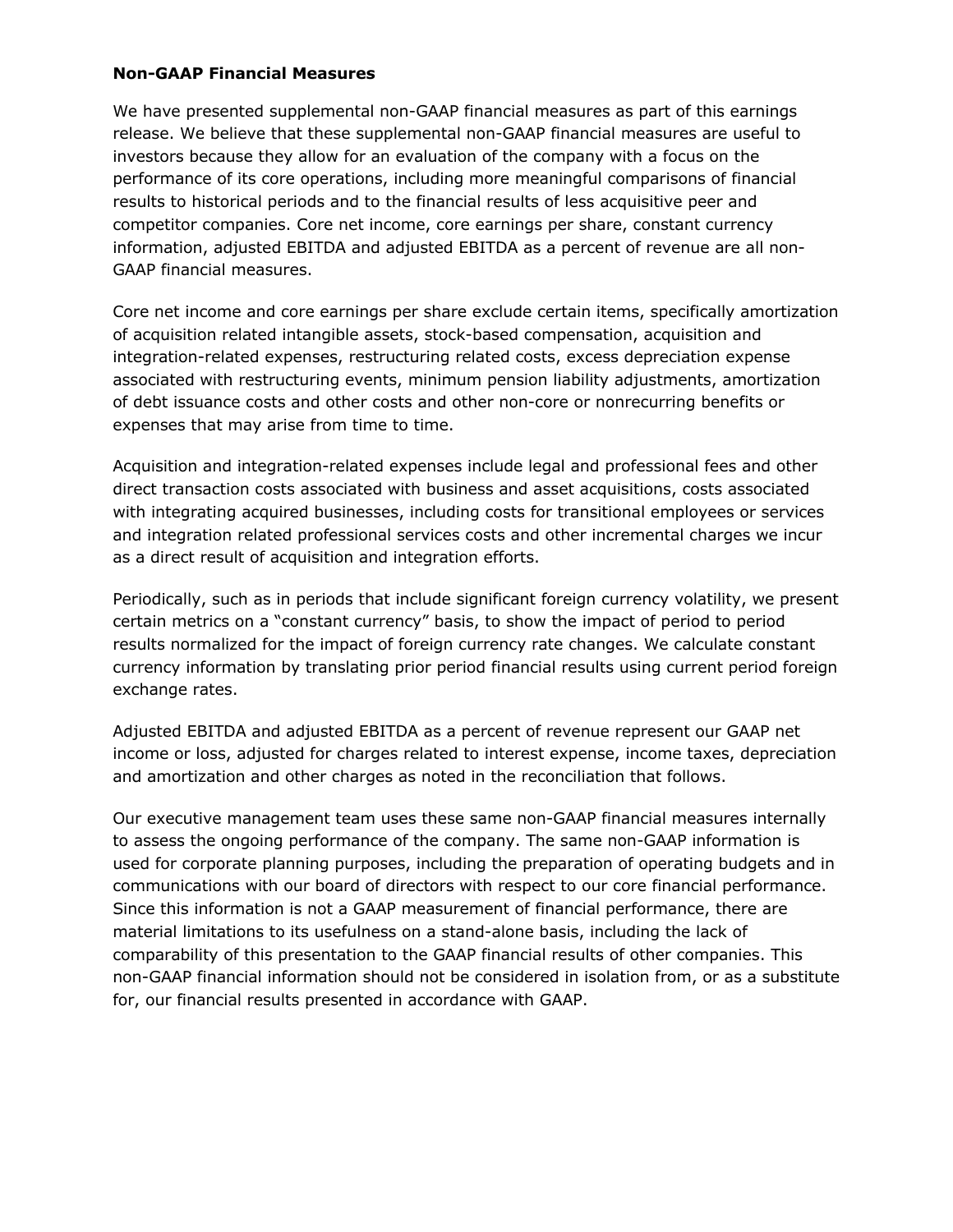## **Non-GAAP Financial Measures (Continued)**

## Reconciliation of Core Net Income

A reconciliation of core net income to GAAP net income (loss) for the three and six months ended December 31, 2020 and 2019 is as follows:

|                                                          | <b>Three Months Ended</b><br>December 31, |          | <b>Six Months Ended</b><br>December 31, |           |
|----------------------------------------------------------|-------------------------------------------|----------|-----------------------------------------|-----------|
|                                                          | 2020                                      | 2019     | 2020                                    | 2019      |
|                                                          |                                           |          | (in thousands)                          |           |
| GAAP net income (loss)                                   | \$ (4,615)                                | \$2,609  | \$ (4,224)                              | \$1,242   |
| Amortization of acquisition-related intangible assets    | 5,142                                     | 5,213    | 10,171                                  | 10,163    |
| Stock-based compensation plan expense                    | 12,173                                    | 10,965   | 22,146                                  | 22,009    |
| Acquisition and integration-related expenses             | 1,095                                     | 1,957    | 1,340                                   | 3,654     |
| Restructuring expense                                    | 921                                       | 234      | 991                                     | 209       |
| Excess depreciation associated with restructuring events | 528                                       |          | 528                                     |           |
| Minimum pension liability adjustments                    | (39)                                      | 48       | (64)                                    | 90        |
| Amortization of debt issuance costs                      | 104                                       | 104      | 207                                     | 207       |
| Global ERP system implementation and other costs         | -                                         | 200      |                                         | 424       |
| Other non-core expense (benefit)                         | (78)                                      | 4        | (78)                                    | (10)      |
| Tax effects on non-GAAP income                           | (2, 292)                                  | (7, 597) | (4, 714)                                | (11, 552) |
| Core net income                                          | \$12,939                                  | \$13,737 | \$26,303                                | \$26,436  |

#### Reconciliation of Diluted Core Earnings per Share

A reconciliation of our diluted core earnings per share to our GAAP diluted net income (loss) per share for the three and six months ended December 31, 2020 and 2019 is as follows:

|                                                          | <b>Three Months Ended</b><br>December 31, |            | <b>Six Months Ended</b><br>December 31, |            |
|----------------------------------------------------------|-------------------------------------------|------------|-----------------------------------------|------------|
|                                                          | 2020                                      | 2019       | 2020                                    | 2019       |
| GAAP diluted net income (loss) per share<br>Plus:        | (0.11)<br>\$                              | 0.06<br>\$ | (0.10)<br>\$                            | 0.03<br>\$ |
| Amortization of acquisition-related intangible assets    | 0.12                                      | 0.13       | 0.24                                    | 0.24       |
| Stock-based compensation plan expense                    | 0.28                                      | 0.26       | 0.52                                    | 0.53       |
| Acquisition and integration-related expenses             | 0.03                                      | 0.05       | 0.03                                    | 0.09       |
| Restructuring expense                                    | 0.02                                      | 0.01       | 0.02                                    | 0.01       |
| Excess depreciation associated with restructuring events | 0.01                                      |            | 0.01                                    |            |
| Global ERP system implementation and other costs         |                                           |            |                                         | 0.01       |
| Tax effects on non-GAAP income                           | (0.05)                                    | (0.18)     | (0.11)                                  | (0.28)     |
| Diluted core earnings per share                          | 0.30                                      | 0.33<br>\$ | 0.61<br>\$                              | 0.63<br>\$ |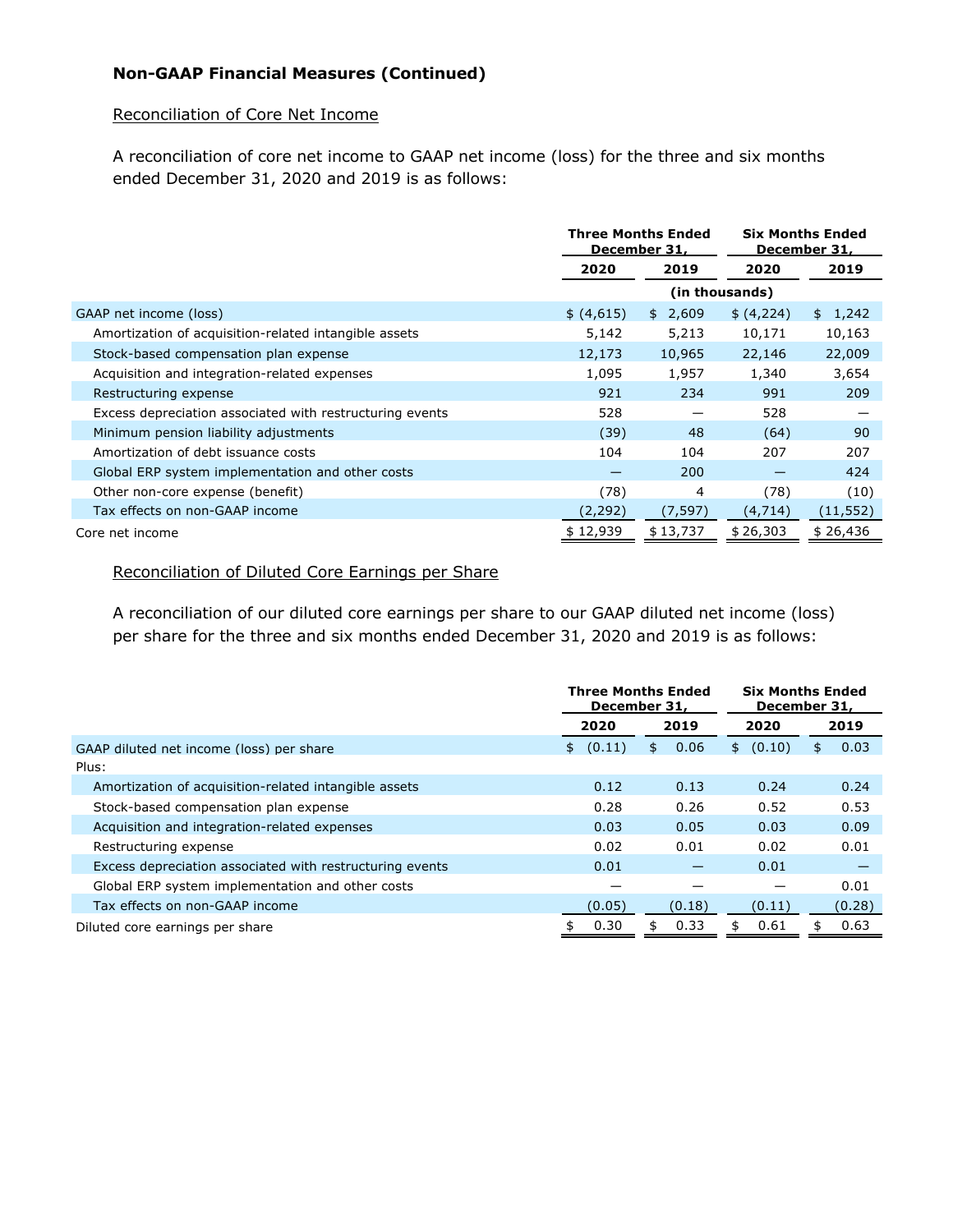## **Non-GAAP Financial Measures (Continued)**

A reconciliation of our non-GAAP weighted average shares used in computing diluted core earnings per share to our GAAP weighted average shares used in computing basic and diluted net income (loss) per share for the three and six months ended December 31, 2020 and 2019 is as follows:

|                                                                                                                  | <b>Three Months Ended</b><br>December 31. |              | <b>Six Months Ended</b><br>December 31. |              |
|------------------------------------------------------------------------------------------------------------------|-------------------------------------------|--------------|-----------------------------------------|--------------|
|                                                                                                                  | 2020                                      | 2019         | 2020                                    | 2019         |
|                                                                                                                  |                                           |              | (in thousands)                          |              |
| Numerator:                                                                                                       |                                           |              |                                         |              |
| Core net income                                                                                                  | 12,939                                    | 13,737<br>\$ | 26,303<br>S.                            | 26,436<br>\$ |
| Denominator:                                                                                                     |                                           |              |                                         |              |
| Weighted average shares used in computing basic net<br>income (loss) per share for GAAP                          | 42,751                                    | 41,693       | 42,604                                  | 41,590       |
| Impact of dilutive securities (stock options, restricted stock<br>awards and employee stock purchase plan) $(1)$ | 158                                       | 399          | 236                                     | 327          |
| Weighted average shares used in computing diluted core<br>earnings per share                                     | 42,909                                    | 42,092       | 42,840                                  | 41,917       |

 $(1)$  These securities are dilutive on a GAAP basis in periods where we report GAAP net income. These securities are anti-dilutive on a GAAP basis in periods where we report GAAP net loss.

#### Reconciliation of Adjusted EBITDA

A reconciliation of our adjusted EBITDA to our GAAP net income (loss) for the three and six months ended December 31, 2020 and 2019 is as follows:

|                                                          | <b>Three Months Ended</b><br>December 31, |             | <b>Six Months Ended</b><br>December 31, |             |
|----------------------------------------------------------|-------------------------------------------|-------------|-----------------------------------------|-------------|
|                                                          | 2020                                      | 2019        | 2020                                    | 2019        |
|                                                          |                                           |             | (in thousands)                          |             |
| GAAP net income (loss)                                   | \$ (4,615)                                | 2,609<br>\$ | \$ (4,224)                              | 1,242<br>\$ |
| Adjustments:                                             |                                           |             |                                         |             |
| Other expense, net of pension adjustments                | 1,139                                     | 842         | 2,164                                   | 1,807       |
| Income tax provision                                     | 1,273                                     | (3,780)     | 3,037                                   | (3,777)     |
| Depreciation and amortization                            | 7,805                                     | 6,560       | 15,504                                  | 12,652      |
| Amortization of acquisition-related intangible assets    | 5,142                                     | 5,213       | 10,171                                  | 10,163      |
| Stock-based compensation plan expense                    | 12,173                                    | 10,965      | 22,146                                  | 22,009      |
| Acquisition and integration-related expenses             | 1,095                                     | 1,957       | 1,340                                   | 3,654       |
| Restructuring expense                                    | 921                                       | 234         | 991                                     | 209         |
| Excess depreciation associated with restructuring events | 528                                       |             | 528                                     |             |
| Global ERP system implementation and other costs         |                                           | 200         |                                         | 424         |
| Other non-core expense (benefit)                         | 48                                        | 4           | 96                                      | (10)        |
| <b>Adjusted EBITDA</b>                                   | \$25,509                                  | \$24,804    | \$51,753                                | \$48,373    |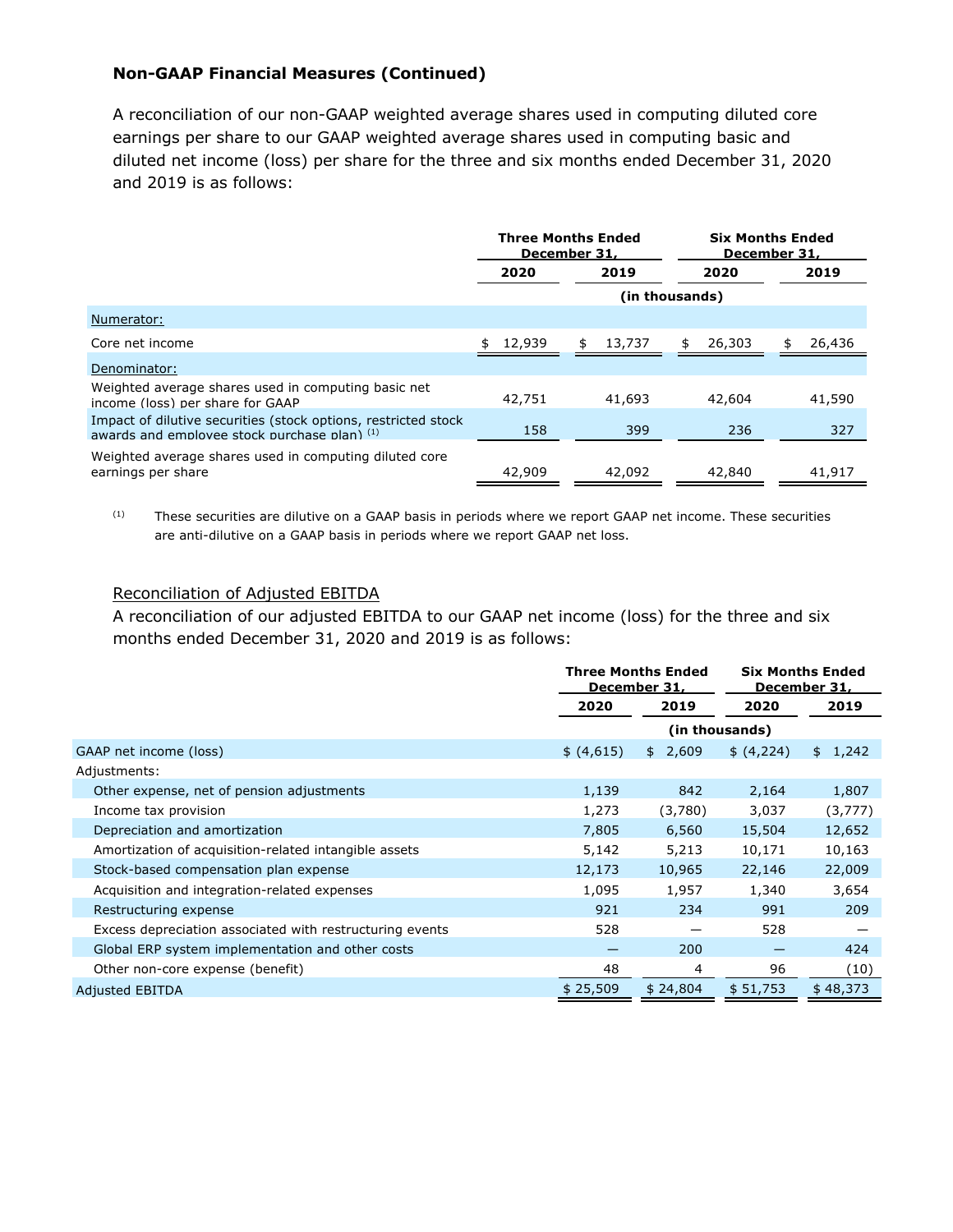## Adjusted EBITDA as a percent of Revenue

A reconciliation of adjusted EBITDA as a percent of revenue to GAAP net income (loss) as a percent of revenue for the three and six months ended December 31, 2020 and 2019 is as follows:

|                                                                | Three Months Ended<br>December 31, |          | <b>Six Months Ended</b><br>December 31, |        |
|----------------------------------------------------------------|------------------------------------|----------|-----------------------------------------|--------|
|                                                                | 2020                               | 2019     | 2020                                    | 2019   |
| GAAP net income (loss) as a percent of revenue<br>Adjustments: | $(4 \frac{9}{6})$                  | 2%       | (2, 9)                                  | $1\%$  |
| Other expense, net of pension adjustments                      | $1\%$                              | $1\%$    | $1\%$                                   | $1\%$  |
| Income tax provision                                           | $1\%$                              | $(3 \%)$ | $1\%$                                   | (2 %)  |
| Depreciation and amortization                                  | $7\%$                              | $5\%$    | $7\%$                                   | $5\%$  |
| Amortization of acquisition-related intangible assets          | $4\%$                              | $5\%$    | $4\%$                                   | $5\%$  |
| Stock-based compensation plan expense                          | $11\%$                             | $10\%$   | $11\%$                                  | $10\%$ |
| Acquisition and integration-related expenses                   | $1\%$                              | $2\%$    | $1\%$                                   | $2\%$  |
| Restructuring expense                                          | $1\%$                              | $0\%$    | $0\%$                                   | $0\%$  |
| Adjusted EBITDA as a percent of revenue                        | $22\%$                             | $22\%$   | 23 %                                    | 22 %   |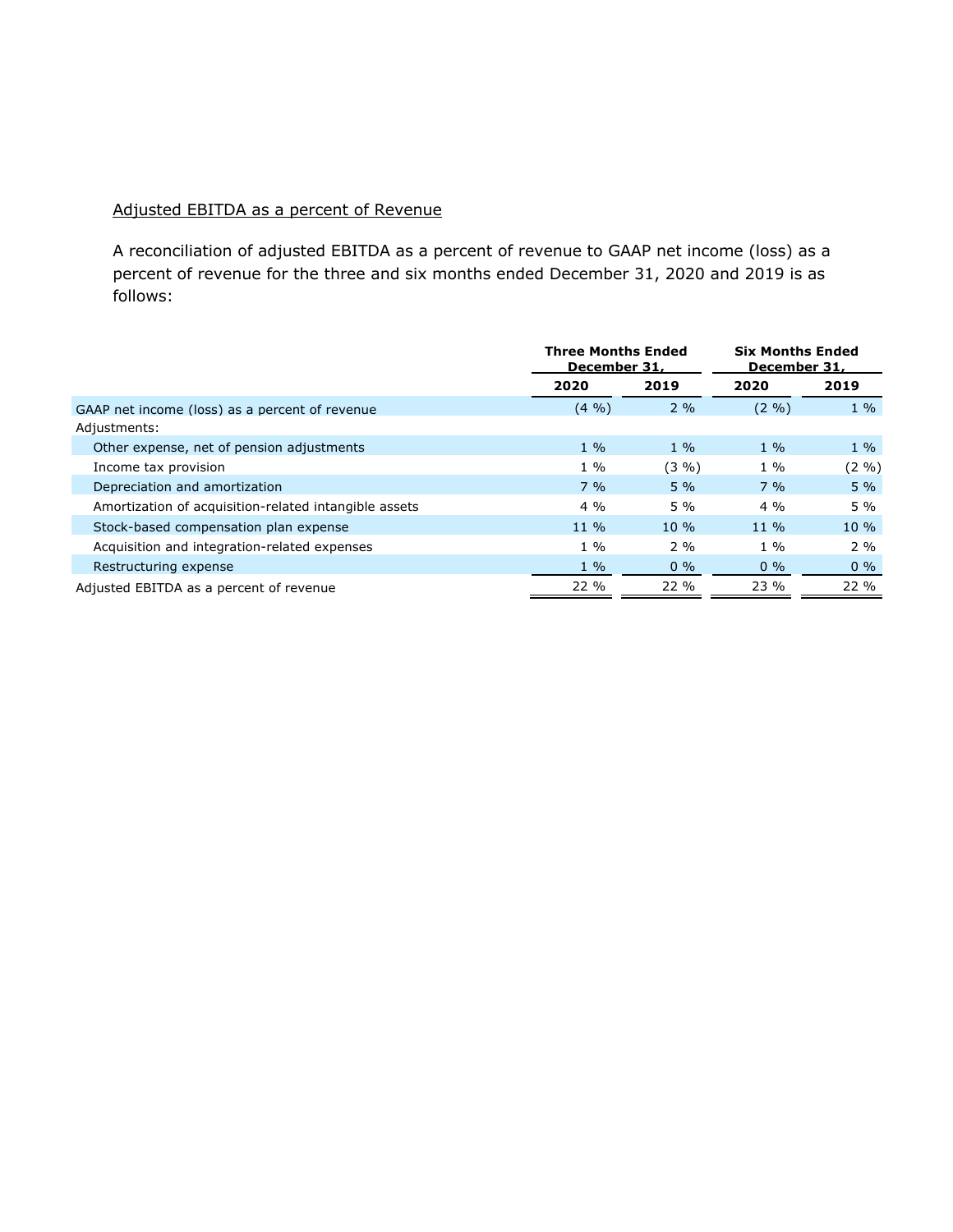## **About Bottomline Technologies**

Bottomline Technologies (Nasdaq: EPAY) makes complex business payments simple, smart, and secure. Corporations and banks rely on Bottomline for domestic and international payments, efficient cash management, automated workflows for payment processing and bill review, and fraud detection, behavioral analytics and regulatory compliance solutions. Thousands of corporations around the world benefit from Bottomline solutions. Headquartered in Portsmouth, NH, Bottomline delights customers through offices across the U.S., Europe, and Asia-Pacific. For more information visit www.bottomline.com.

In connection with this earnings release and our associated conference call, we will be posting additional material financial information (such as financial results, non-GAAP financial projections and non-GAAP to GAAP reconciliations) within the "Investors" section of our website at www.bottomline.com/us/about/investors.

## *Cautionary Language*

*This press release and our responses to questions on our conference call discussing our quarterly results may contain "forward-looking statements" within the meaning of the Private Securities Litigation Reform Act of 1995, including statements reflecting our expectations about our ability to execute on our strategic plans, achieve future growth and profitability, achieve financial goals, expand margins and increase shareholder value. Any statements that are not statements of historical fact (including but not limited to statements containing the words "likely," "should," "may," "believes," "plans," "anticipates," "expects," "forecasts," "look forward", "opportunities," "confident", "trends," "future," "estimates," "targeted," "on track" and similar expressions) should be considered to be forward-looking statements. Statements about the effects of the current and near-term market and macroeconomic environment on Bottomline, including on its business, operations, financial performance and prospects, may constitute forward-looking statements, and are based on assumptions that involve risks and uncertainties that are subject to change based on various important factors (some of which are beyond Bottomline's control). Actual results may differ materially from those indicated by such forward-looking statements as a result of various important factors including, among others, competition, market demand, technological change, strategic relationships, recent acquisitions, international operations and general economic conditions, and including the potential effects of the COVID-19 pandemic on any of the foregoing. For additional discussion of factors that could impact Bottomline Technologies' operational and financial results, refer to our Form 10-K for the fiscal year ended June 30, 2020 and the subsequently filed Form 10-Q's and Form 8-K's or amendments thereto. Any forward-looking statements represent our views only as of today and should not be relied upon as representing our views as of any subsequent date. We do not assume any obligation to update any forward-looking statements to reflect events or circumstances after today's date or to reflect the occurrence of unanticipated events.*

#### **Media Contact:**

Rick Booth Bottomline Technologies 603.501.6270 rbooth@bottomline.com BTInvestorPR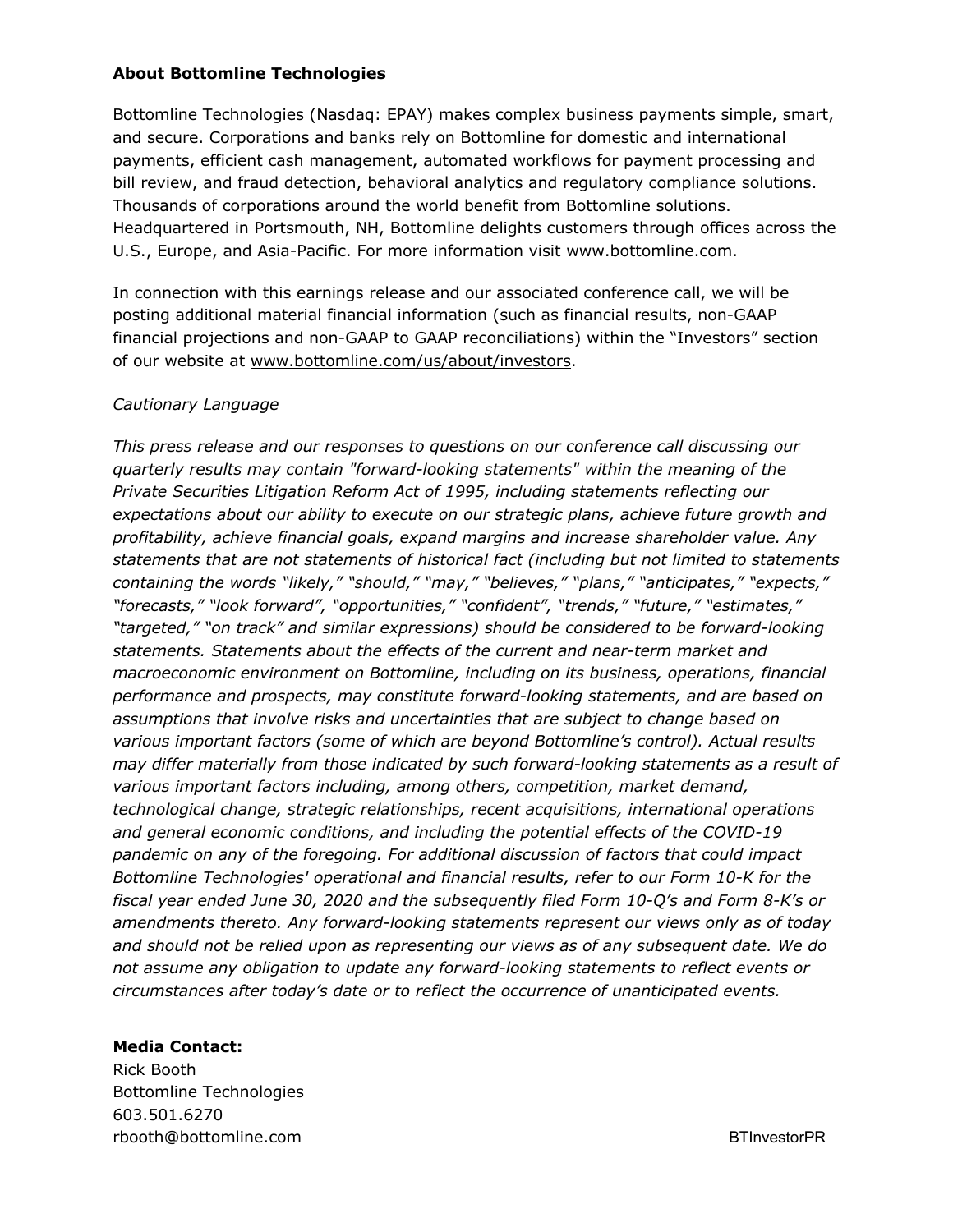#### **Bottomline Technologies Unaudited Condensed Consolidated Statement of Operations (in thousands, except per share amounts)**

|                                                       |                              | <b>Three Months Ended</b><br>December 31. | <b>Six Months Ended</b><br>December 31. |                       |  |
|-------------------------------------------------------|------------------------------|-------------------------------------------|-----------------------------------------|-----------------------|--|
|                                                       | 2020                         | 2019                                      | 2020                                    | 2019                  |  |
| Revenues:                                             |                              |                                           |                                         |                       |  |
| Subscriptions                                         | \$93,398                     | \$84,085                                  | \$183,782                               | \$164,151             |  |
| Software licenses                                     | 1,802                        | 2,800                                     | 2,779                                   | 5,376                 |  |
| Service and maintenance                               | 20,022                       | 24,061                                    | 40,586                                  | 48,886                |  |
| Other                                                 | 802                          | 745                                       | 1,242                                   | 1,454                 |  |
| <b>Total revenues</b>                                 | 116,024                      | 111,691                                   | 228,389                                 | 219,867               |  |
| Cost of revenues:                                     |                              |                                           |                                         |                       |  |
| Subscriptions                                         | 37,195                       | 33,449                                    | 72,413                                  | 66,214                |  |
| Software licenses                                     | 126                          | 157                                       | 216                                     | 318                   |  |
| Service and maintenance                               | 10,386                       | 12,929                                    | 21,302                                  | 25,982                |  |
| Other                                                 | 551                          | 504                                       | 860                                     | 1,020                 |  |
| Total cost of revenues                                | 48,258                       | 47,039                                    | 94,791                                  | 93,534                |  |
| Gross profit                                          | 67,766                       | 64,652                                    | 133,598                                 | 126,333               |  |
| Operating expenses:                                   |                              |                                           |                                         |                       |  |
| Sales and marketing                                   | 29,237                       | 26,988                                    | 54,980                                  | 52,676                |  |
| Product development and engineering                   | 19,183                       | 18,279                                    | 37,682                                  | 36,628                |  |
| General and administrative                            | 16,658                       | 14,761                                    | 30,284                                  | 28,106                |  |
| Amortization of acquisition-related intangible assets | 5,142                        | 5,213                                     | 10,171                                  | 10,163                |  |
| Total operating expenses                              | 70,220                       | 65,241                                    | 133,117                                 | 127,573               |  |
| Income (loss) from operations                         | (2, 454)                     | (589)                                     | 481                                     | (1,240)               |  |
| Other expense, net                                    | (888)                        | (582)                                     | (1,668)                                 | (1, 295)              |  |
| Loss before income taxes                              | (3, 342)                     | (1, 171)                                  | (1, 187)                                | (2, 535)              |  |
| Income tax (provision) benefit                        | (1, 273)                     | 3,780                                     | (3,037)                                 | 3,777                 |  |
| Net income (loss)                                     | \$(4,615)                    | \$2,609                                   | \$ (4,224)                              | 1,242<br>\$           |  |
| Net income (loss) per share:                          |                              |                                           |                                         |                       |  |
| <b>Basic</b>                                          | (0.11)<br>$\frac{1}{2}$      | 0.06<br>\$                                | (0.10)<br>\$                            | $\frac{1}{2}$<br>0.03 |  |
| <b>Diluted</b>                                        | (0.11)<br>$\mathbf{\hat{5}}$ | $\frac{4}{5}$<br>0.06                     | $\mathbf{\hat{5}}$<br>(0.10)            | $\frac{4}{5}$<br>0.03 |  |
| Shares used in computing net income (loss) per share: |                              |                                           |                                         |                       |  |
| <b>Basic</b>                                          | 42,751                       | 41,693                                    | 42,604                                  | 41,590                |  |
| <b>Diluted</b>                                        | 42,751                       | 42,092                                    | 42,604                                  | 41,917                |  |